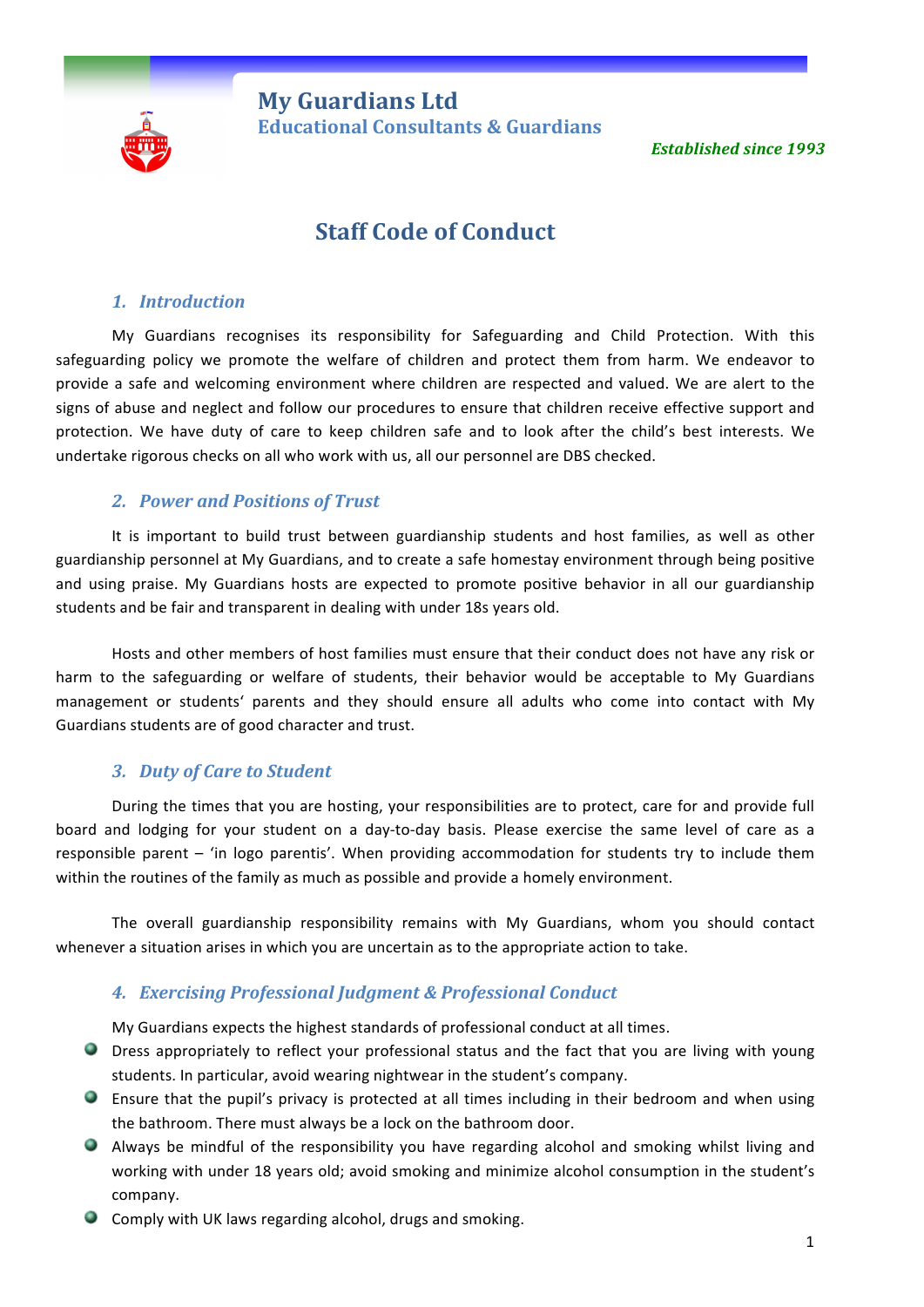$\bullet$  Allegations of unprofessional conduct or improper contact or words can arise at any time. You are reminded that professionalism and vigilance are required, to ensure the safety of children in your care, and to reduce the risk of an allegation of impropriety against you or a member of staff.

# **5.** Use of Appropriate Language

My Guardians expect that only appropriate language will be used in communication with students. Hosts and members of their families and guardianship personnel are strongly advised not to swear, blaspheme or use any sort of offensive language in front of students.

# *6. Sexual Contact with Young People*

The Law: Abuse of the Position of Trust.

- All hosts and members of host families are in a position of trust. It is a criminal offence under the Sexual Offences Act 2003 for an adult (aged 18 years and over) who is in a position of trust to engage in sexual activity with any child aged under 18 years old, even if both parties consent. The offence is punishable by up to five-years imprisonment and/or an unlimited fine.
- $\bullet$  Sexual activity involving a person under the age of 16 (male or female) is an indecent assault, which are both a criminal offence and a matter for which damages can be awarded. This is so, even when the younger person is alleged to have provoked or encouraged the activity.
- All members of My Guardians must take every complaint and allegation by a student seriously and the Designated Safeguarding Lead must take action. It may be necessary to involve social services and the police if there are grounds for thinking that a criminal offence has been committed.

# *7. Communication with Students*

My Guardians host families must ensure that communication with guardianship students is open, honest and clear.

*Allegations:* Allegations of unprofessional conduct or improper contact or words can arise at any time.

You are reminded that professionalism and vigilance are required, to ensure the safety of students in your

care, and to reduce the risk of an allegation of impropriety against you or a member of staff.

You need to take particular care when dealing with a student who:

- Appears to be emotionally distressed, or generally vulnerable or who is seeking expressions of affection or approval
- $\bullet$  Appear to hold a grudge or becomes angry or frustrated by your actions
- Acts in a sexually provocative way, or who is inclined to make exaggerated claims about himself or herself and others, or to fantasies, or one whose manner with adults is over-familiar
- $\bullet$  If you accidently harm or hurt a child in any way

You must immediately inform My Guardianship management if any pupil's behavior is unusual or causes concern. Some of these behaviors may be indications that a student has been, or is currently being, abused or are at risk of harm and should therefore be reported to the Designated Safeguarding Lead.

Always act within the spirit of these guidelines and in the best interest of student.

# *8. Social Contact with Students*

My Guardians host families and other personnel should not have contact with students via social media. Everyone at My Guardians is instructed not to accept invitations from students to become 'friend' via Facebook or other social media.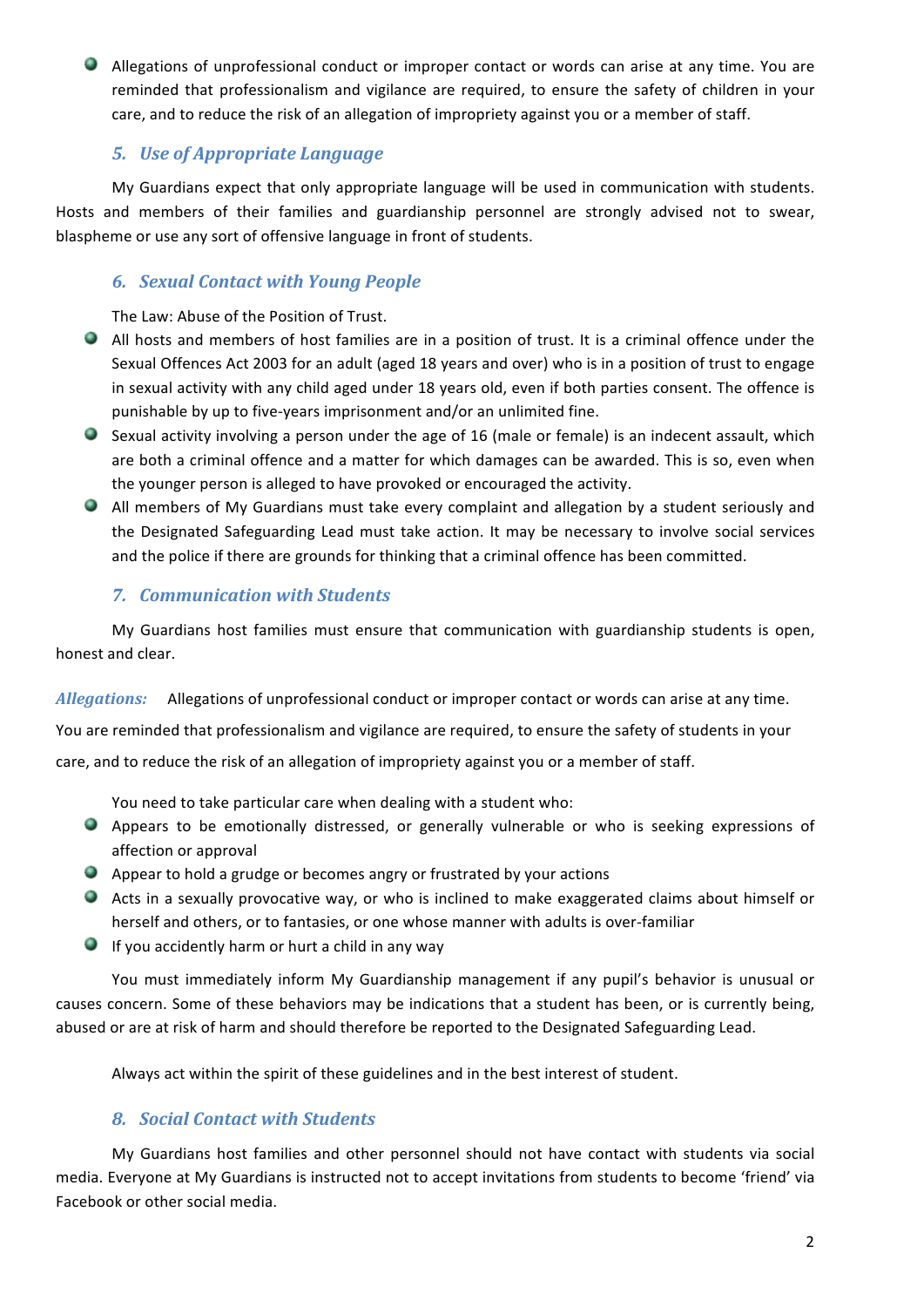#### **9.** *Social Contact with Parents and Staff at Partner schools*

Host families are not expected to contact schools or parents, all communications should be conducted via My Guardians. Parents and schools contact numbers will be given for cases of emergency only.

## *10.Physical Contact including Restraint*

All hosts should be aware that they may only use reasonable, appropriate and lawful means of control and contact with students so as to provide comfort if in distress and to maintain safety and good order in the home. If there is any form of physical restraint then the homestay must contact the Designated Safeguarding Lead at My Guardians as soon as it becomes possible to explain the circumstances.

## 11.An Outright Ban on any Corporal Punishment

Under no circumstances must physical punishment ever be used, as this is against the Law.

## *12.Care of Distressed Students*

Appropriate physical contact when a student is in distress is acceptable, for example, hugging a student who is feeling homesick. In these situations you should always use your own professional judgment and seek permission from the student first. Always ensure the presence of another adult and explain what you are doing.

Please have in mind, that there may be particular circumstances where physical contact may be unwanted, for example, a child who has been abused may find physical contact particularly difficult.

## *13.One-to-one Meetings with Guardianship Students:*

When accommodating guardianship student, host family should take particular care in the following ways:

- $\bullet$  Avoid sitting or standing in close proximity to the pupil
- $\bullet$  Avoid awkward discussions
- $\bullet$  Avoid all physical contact and apologize straight away if there is accidental physical contact
- Avoid carrying out personal tasks which the student can do for themselves, e.g. applying sunscreen
- $\bullet$  Avoid any conduct that could be taken as a sexual advance
- Avoid words or expressions that have any unnecessary sexual innuendo; avoid displays of affection either personally or in writing even in jest
- Avoid any form of aggression or anger. Threatening words, holding, pushing, pulling or hitting, is never acceptable
- $\bullet$  Avoid any words or actions that are over-familiar
- $\bullet$  Do not swear, blaspheme or use any sort of offensive language in front of students

If you are at all concerned about anything that happened during the student's stay, inform the Designated Safeguarding Lead without delay, and make a written record that should also be signed and dated. 

#### 14. Students' Entitlement to Privacy

Host and all members of host family should ensure that the pupil's privacy is protected at all times including in their bedroom and when using the bathroom. There must always be a lock on the bathroom door.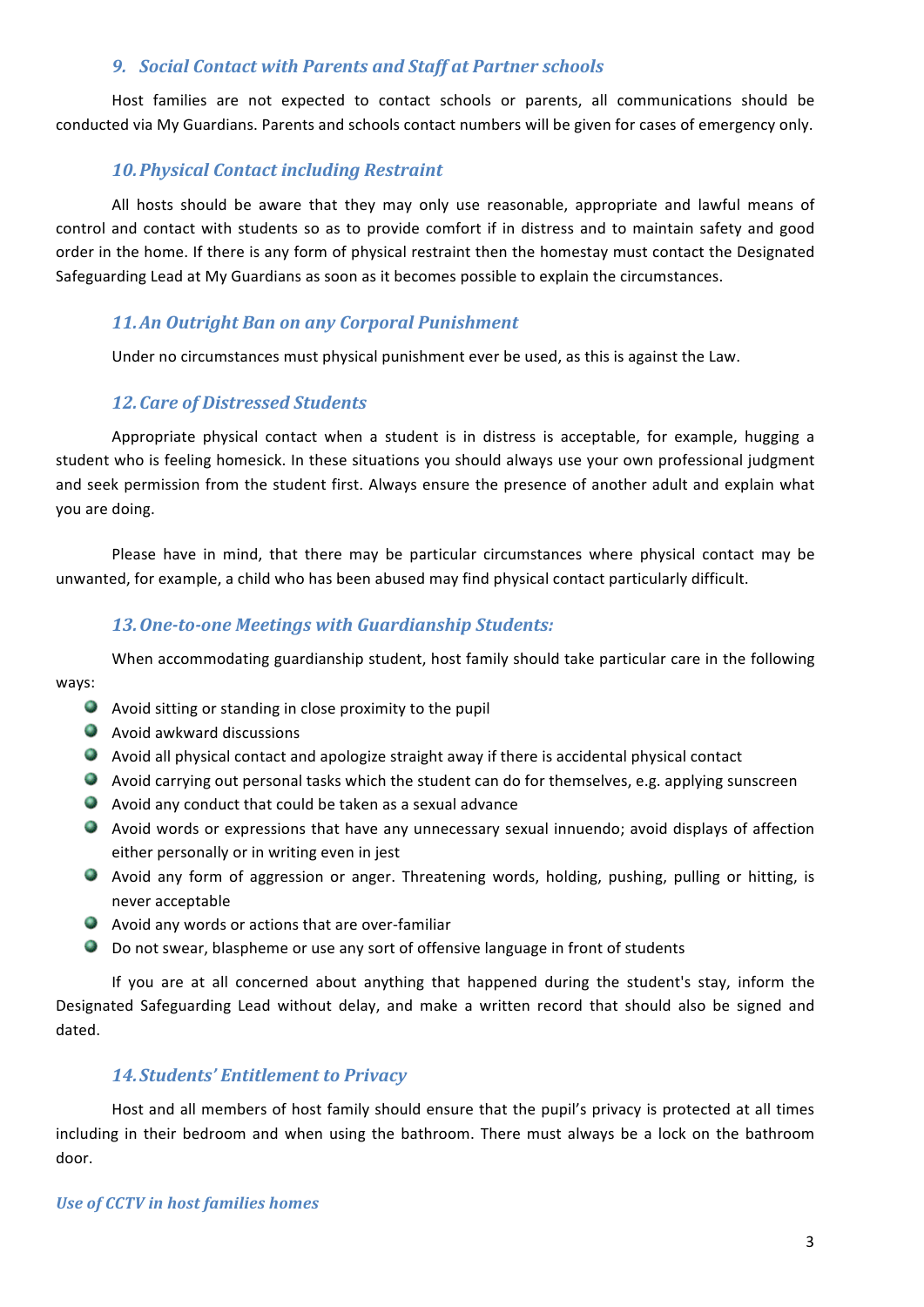ICO has a Code of Practice in relation to the use of CCTVs inside and outside properties; host families using CCTV must adhere this to. There should be a clear and lawful need for the recording and host should be able to demonstrate why CCTV is appropriate to meet that need, taking into account a student's right to privacy and what the CCTV user has done to ensure the recordings are no more intrusive than they need to be and that there is a clear system to ensure any data obtained is adequately protected, in line with the usual data protection principles.

# *15.Transporting Students*

On occasions it will be unavoidable that a single child will be transported in a member of the guardianship personnel's personal vehicle. It is prudent on such occasions to ensure that the child passenger sits on the rear seat to reduce the possibility of accidental contact, which might be misconstrued.

## **16. Gifts and Rewards**

Occasionally students and parents may present gifts to My Guardians host families and guardianship personnel as a thank you gesture for looking and caring after them. My Guardians personnel should declare gifts and rewards received from students, if the value of gifts is over £100. This will be kept on our records.

# 17. Use of Photographs and Videos

Consent is sought from parents on our Guardianship Application Form for images of students to be used by My Guardians. Providing reasonable steps are taken to ensure an appropriate photograph, and to protect the full name and contact details, photography guardianship students by hosts, staff and the media are allowed, within safe practice guidelines. Host families may not use images of My Guardians students online without the consent, in writing from My Guardians.

# 18. Professional Code of Conduct as Stated in My Guardians Safeguarding Policy

## *All My Guardians personnel should*

- $\bullet$  Place the safety and welfare of pupils above all other considerations
- $\bullet$  Treat all children, parents and colleagues with consideration and respect
- $\bullet$  Adhere to the principles and procedures contained in the policies in our safeguarding portfolio
- $\bullet$  Treat each child as an individual and make adjustments to meet individual need
- $\bullet$  Demonstrate a clear understanding of and commitment to non-discriminatory practice
- $\bullet$  Be alert to, and report appropriately, any behavior that may indicate that a child is at risk of harm
- $\bullet$  Never condone inappropriate behavior by children or staff
- $\bullet$  Take responsibility for their continuing professional development

#### *Good practice includes*

- $\bullet$  Setting a good example by conducting ourselves appropriately
- $\bullet$  Encouraging positive and safe behavior among pupils
- $\bullet$  Being a good listener
- $\bullet$  Being alert to changes in pupils' behavior
- $\bullet$  Recognizing that challenging behavior may be an indicator of abuse
- **Reading and understanding My Guardians Child Protection Policy and guidance documents on wider** safeguarding issues
- $\bullet$  Being aware that the personal and family circumstances and lifestyles of some pupils may lead to an increased risk of abuse